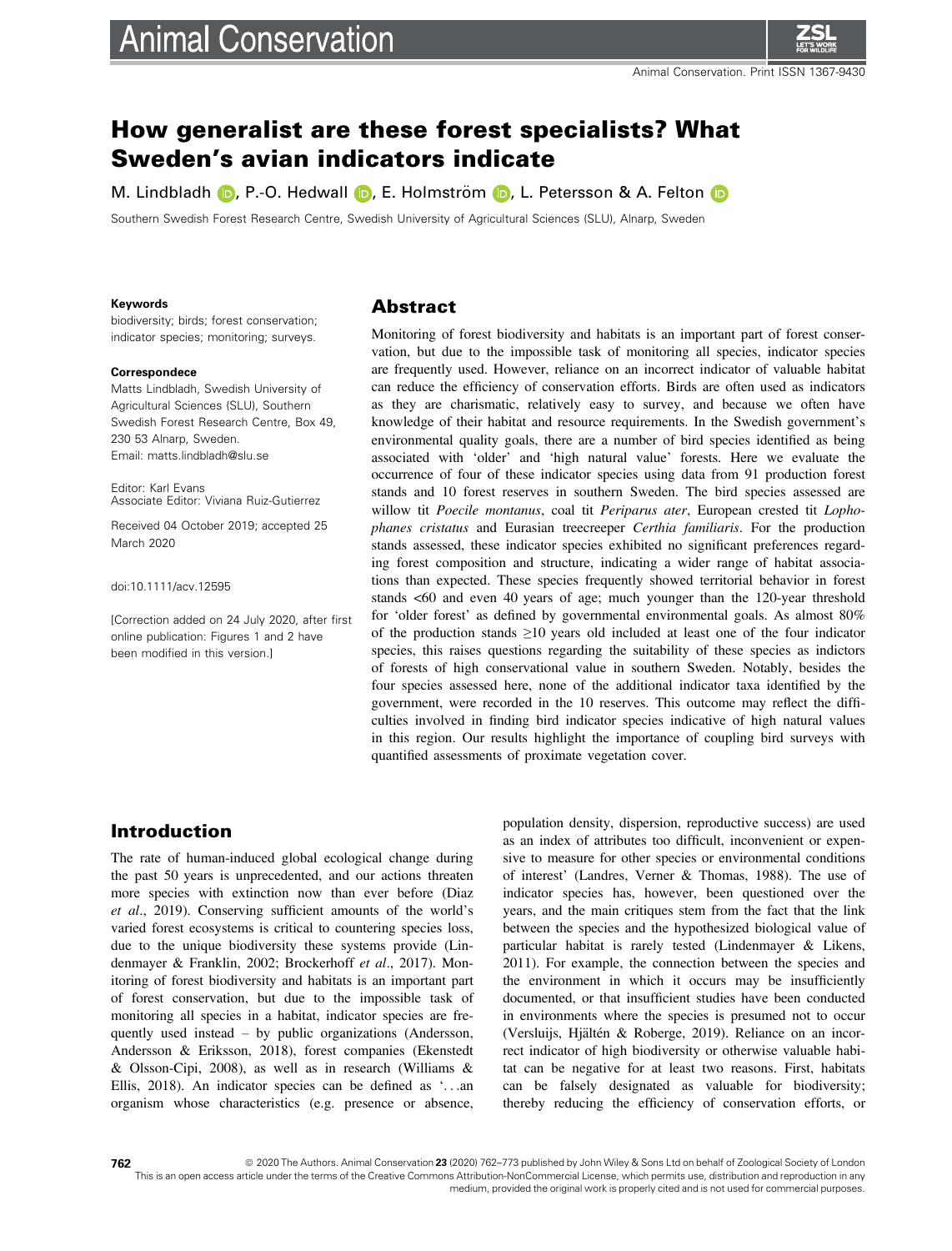causing conservation targets to be erroneously considered as being achieved. Second, such mistakes can reduce the confidence of the public, managers and policy makers in the use of indicators, with negative implications for species conservation efforts in general.

Birds are often used as indicators as they are charismatic, relatively easy to survey, and one of the species groups for which we have the most knowledge regarding habitat and resource requirements. For example, the occurrence of woodpeckers has been used to indicate a high diversity of forests birds in general (Mikusinski, Gromadzki & Chylarecki, 2001; Drever et al., 2008), whereas the Eurasian treecreeper is often used to indicate the presence of old forests, and by association, biologically valuable forests (Suorsa et al., 2005; Solonen & Jokimaki, 2011). In the Swedish government's environmental quality goals (sverigesmiljomal.se), there are a number of bird species identified as indicating different categories of high conservation value forest (Table 1). Some species encountered during the systematically surveyed routes of the Swedish Bird Survey (SBS) are used to indicate 'high natural values in forest', whereas others are used to indicate 'older forest', defined as over 120 years of age in southern Sweden (Ram et al., 2017). The choice of which bird species to use as an indicator is based on studies of their habitat associations in northern Europe (Jansson, 1998; Mikusinski et al., 2001; Ottvall, Green & Lindström, 2006; Roberge & Angelstam, 2006; Summers, 2007), with additional requirements that they are common enough to be useful for evaluating population trends. In this regard, the population trends in these species is currently being used to support claims by governmental organizations regarding the situation for forests biodiversity in general, and for evaluating conservation actions in production forests (Ram et al., 2017; Andersson et al., 2019). It is therefore vital that the bird species used to justify such conclusions accurately reflect the availability of valued categories of forest habitat.

Here we evaluate the habitat associations of four of these indicator species using a large pool of standardized survey data from 10 reserves and 91 production stands in southern Sweden (Table 2). The latter represent a variety of production forest types in terms of age, proportion of deciduous trees and geographical distribution, though the majority consists of intensively managed even-aged Norway spruce Picea abies or Scots pine Pinus sylvestris dominated stands. The bird species assessed were willow tit Poecile montanus, coal tit Periparus ater, European crested tit Lophophanes cristatus and Eurasian treecreeper Certhia familiaris. These species were assessed because each is used as an indicator of both 'high natural value' and 'older forests' (Table 1), and they occur in the survey region. We evaluated the occurrence of these four indicator bird species in relation to several forest attributes, including tree age, tree species composition and structural diversity. We were specifically interested in determining (1) to what extent these birds indicate 'high natural values' and/or 'older forest' conditions in southern Sweden; and (2) how the occurrence of these species relates to stand variables including tree age and tree species composition. We place our results within the larger context of using

Table 1 Indicators for 'high natural values in forest' and/or 'older forests' according the Swedish government's environmental quality goals (sverigesmiljomal.se). The four first (most common) are the indicator species evaluated in this study. The population sizes (breeding pairs) is from the region of the study, that is, the counties of Västra Götaland, Jönköping, Kronoberg, Halland, and Kalmar (Ottosson et al., 2012)

|                                                        | High natural |        |            |
|--------------------------------------------------------|--------------|--------|------------|
|                                                        | values in    | Older  | Population |
|                                                        | forest       | forest | size       |
| Eurasian Treecreeper Certhia                           | X            | X      | 270 000    |
| familiaris                                             |              |        |            |
| Coal tit Periparus ater                                | X            | X      | 167.000    |
| European crested tit                                   | X            | X      | 104.000    |
| Lophophanes cristatus                                  |              |        |            |
| Willow tit Poecile montanus                            | X            | X      | 77.000     |
| March tit Poecile palustris                            | X            |        | 72.500     |
| Eurasian bullfinch Pyrrhula                            | X            | X      | 46.500     |
| pyrrhula                                               |              |        |            |
| Long-tailed tit Aegithalos<br>caudatus                 | X            |        | 13.200     |
| Western capercaille Tetrao<br>urogallus                | X            | X      | 13.100     |
| European Green Woodpecker<br>Picus viridis             | X            |        | 7900       |
| Spotted nutcracker Nucifraga<br>caryocatactes          | X            |        | 5650       |
| Hazel grouse Tetrastes bonasia                         | X            |        | 5335       |
| Stock dove Columba oenas                               | X            |        | 2810       |
| Lesser spotted woodpecker<br>Dryobates minor           | X            |        | 2020       |
| Siberian tit Poecile cinctus                           | X            | X      | 0          |
| Siberian jay Perisoreus infaustus                      | X            | X      | 0          |
| Eurasian Three-toed Woodpecker<br>Picoides tridactylus |              | X      | 0          |

Ottosson et al. (2012) Fåglarna i Sverige – antal och förekomst. SOF, Halmstad.

indicator species for finding stands of high conservational value, and as a means of evaluating the effectiveness of efforts to improve the quality of habitat provided by production forests.

# Materials and methods

#### Study area and stands included

All surveys were conducted in the region Götaland in the hemi-boreal zone of southern Sweden (Ahti, Hamet-Ahti & Jalas, 1968). The mean temperature (1961–1990) in the area is approximately  $-3$ °C in January, and 16°C in July, and the precipitation is 400–600 mm year<sup>-1</sup>. Forests cover 63% of the land area in the region. The landscapes of southern Sweden have undergone a dramatic change the last 100– 400 years. From domination by traditional cultural landscapes with open and grazed forests of mixed tree species, the region is today largely covered by dense conifer-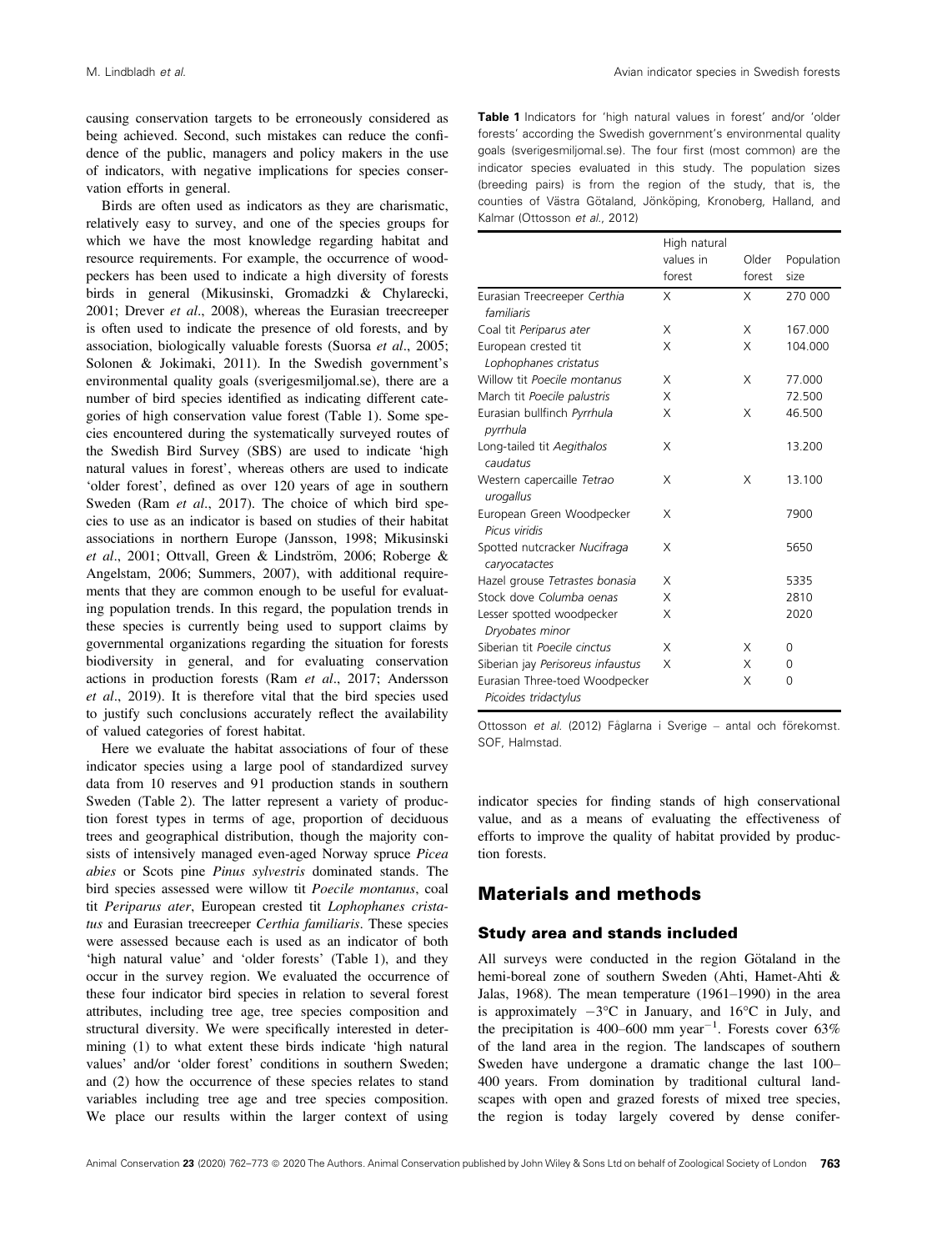Table 2 Publications included in the study and stand characteristics

|                                                                           | Year surveyed | No stands | Age       | Tree species (% refers to basal area) and stand description                                                            |
|---------------------------------------------------------------------------|---------------|-----------|-----------|------------------------------------------------------------------------------------------------------------------------|
| Lindbladh et al. (2014b)                                                  | 2013          | 13        | $-4 - 8$  | Early rotation Norway Spruce plantations with high proportions<br>of naturally regenerated Birch and other broadleaves |
| Lindbladh et al. (2017)                                                   | 2016          | 8         | $10 - 90$ | Norway Spruce 77-100%                                                                                                  |
| Lindbladh et al. (2019)                                                   | 2017          | 50        | $52 - 59$ | $10 > 94\%$ Pine                                                                                                       |
|                                                                           |               |           | 75-87     | $10 > 82\%$ Pine                                                                                                       |
|                                                                           |               |           | $50 - 56$ | $10 \geq 85\%$ Spruce                                                                                                  |
|                                                                           |               |           | $75 - 85$ | $10 \geq 82\%$ Spruce                                                                                                  |
|                                                                           |               |           | $100+$    | 10 reserves $> 85\%$ conifers                                                                                          |
| A. Felton, P.-O. Hedwall,                                                 | 2018          | 30        | $24 - 59$ | 19 Spruce dominated (>50%)                                                                                             |
| E. Holmström, R. Trubins,<br>J. Lagerstedt, and<br>M. Lindbladh (in prep) |               |           |           | 11 Birch dominated (>50%)                                                                                              |

dominated managed forest stands (Lindbladh et al., 2011). This borealization process is the result of a combination of anthropogenic (the agricultural revolution, forest grazing, silviculture, etc.) and natural (climate, species immigration, etc.) drivers (Lindbladh et al., 2014a). Industrial silviculture was intensified in the 1950s and today production forestry dominates. Only  $\sim$ 2% of the productive forest land (timber production capacity  $>1$  m<sup>3</sup> ha<sup>-1</sup> year<sup>-1</sup>) in southern Sweden is formally protected (table 1.5 in Nilsson et al., 2019). This enables Sweden with just 1% of the world's productive forest land to be the third largest exporter of pulp, paper and sawn timber (SFIF, 2018). Norway spruce dominates (47%) standing volume in the study region, closely followed by Scots pine (30%) (Nilsson et al., 2019). The majority of production forests in Sweden are certified by voluntary certification schemes (i.e. FSC or PEFC), requiring that individual trees or groups of trees of higher conservation value are excluded from harvesting at clear felling (Johansson et al., 2013), as well as the retention of certain categories of dead trees, the use of buffer zones and the protection of sensitive habitats (FSC, 2010). One recent estimate is that retained patches of forest represent 11% of harvested areas 1 year after final felling (Skogsstyrelsen, 2019).

Conifer dominated production forests are generally planted with improved plant material in even-aged stands after soil scarification. These stands are pre-commercially and commercially thinned two to three times during a rotation. The main purpose of the pre-commercial thinning is to remove any undesired excess of naturally regenerated broadleaves, mainly birch Betula pendula/pubescens. Stands are clear-cut after a rotation period of between 45–70 and 60–100 for Norway spruce and Scots pine, respectively, depending, for example, on site conditions. Under natural conditions individuals of both tree species can regularly live at least 200– 300 years (Kuuluvainen et al., 2002). Birch is the third most common tree (11%) in the region. Birch dominated commercial stands are mostly naturally regenerated (Rytter et al., 2014) and are final cut at around the age of 50, and their maximum age under natural conditions is estimated to be around 200 years (Hofgaard, 1993). Less common trees in the region are oak spp. Quercus robur/petraea (3.3%), aspen Populus tremula (2.6%), alder Alnus glutinosa (2.4%) and beech Fagus sylvatica (1.6%) (Nilsson et al., 2019).

We used survey data from three published (Lindbladh et al.,  $2014b$ ,  $2017$ ,  $2019$ ) and one unpublished study (A. Felton, P.-O. Hedwall, E. Holmström, R. Trubins, J. Lagerstedt, & M. Lindbladh, in prep). The 101 stands included in the study were distributed in the forest-dominated counties of Halland, Kronoberg, Kalmar, Jönköping and Västra Götaland (Table 2). The 91 production stands used were chosen due to survey requirements, see previous publications for more information (Lindbladh et al., 2014b, 2017, 2019). For most part they were typical of conifer-dominated planted production forests in the hemi-boreal vegetation zone of Sweden. The only exceptions were the birch dominated production stands, and Norway spruce production stands in excess of 80 years of age. Stand ages spanned from newly regenerated stands of around 5 years since establishment, to 90 years and well in excess of standard final cutting age. All forest reserves were conifer dominated. Like all forests in southern Sweden, they have a history of human land use in some form, such as forest grazing or selective cutting, but with all or parts of the reserves naturally regenerated (sometimes post fire), and containing a number of older trees. It was not possible to core the trees, but according to management plans, the reserves harbored a large number of trees over 100 years of age, in many cases >120 years, and occasionally up to 250 years of age. Based on the reserves' management plans and maps, survey plots were randomly placed in areas possessing the oldest parts of the reserves.

### Bird surveys

All stands had a minimum size of 4 ha to reduce the risk of including birds associated with the stand's border zone. All surveys were done using the point count survey method (Bibby, Burgess & & Hill, 2000). We used a survey radius of 30 m (A. Felton, P.-O. Hedwall, E. Holmström, R. Trubins, J. Lagerstedt, & M. Lindbladh, in prep) or 40 m (all other stands) as this threshold distance limits the birds assessed to only those located within the stand, and reduces the risk of double counting birds at two survey points.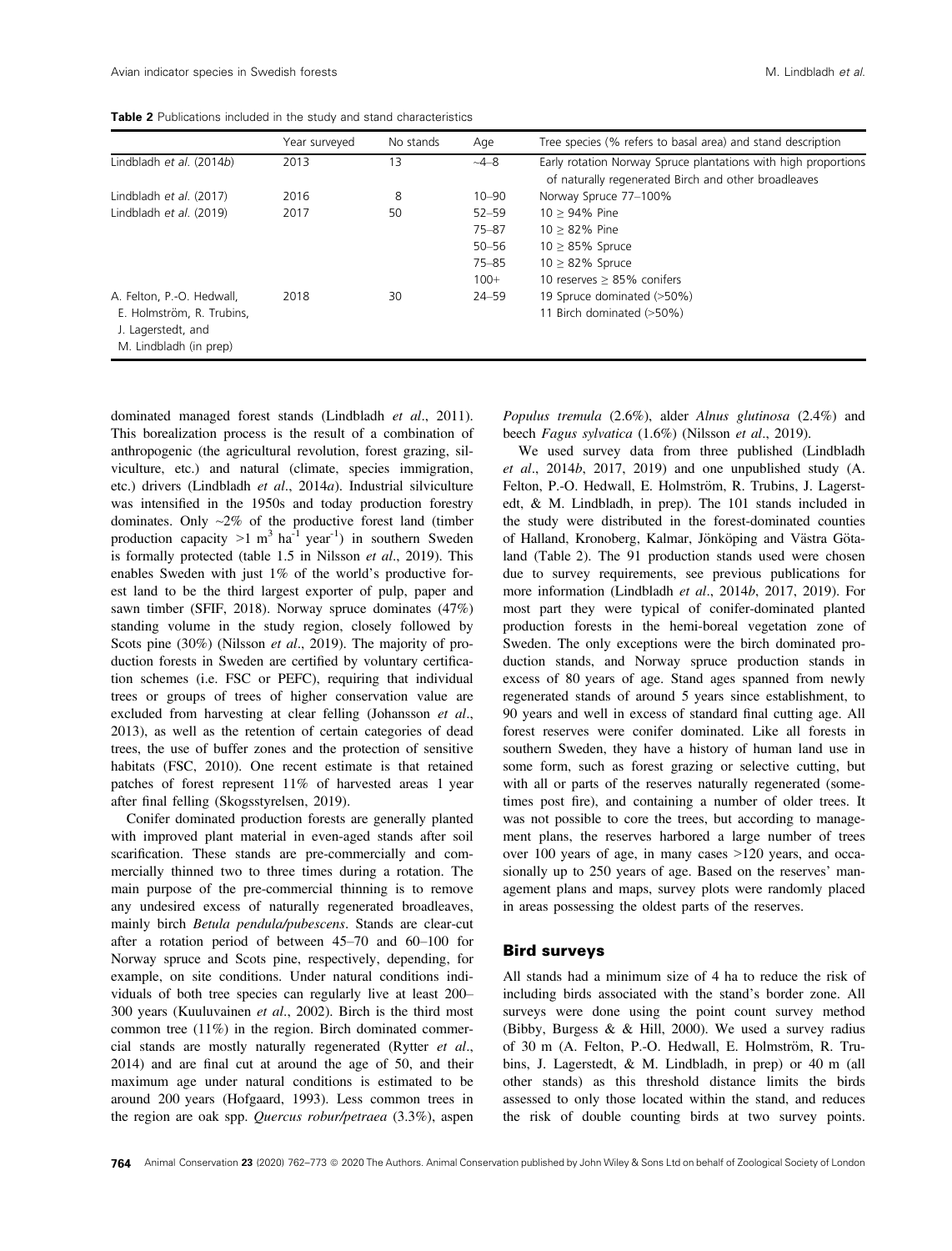Furthermore, these radii are less than the maximum distance observers are estimated to be able to differentiate the distance to calling birds (i.e. 65 m, see Alldredge, Simons & Pollock, 2007). Four survey points were located within each stand, with the proviso that the distance between two survey points was >60 or >80 m (depending on the study), and >50 m from the stand edge. We surveyed each of the stands four times; twice in early spring (late March/early April) and twice in late spring (mid-late May).

All point count surveys were conducted by ornithologists (AF, ML and Thomas Nyberg) experienced with both bird identification and point count surveys, which is important for high quality bird data collection (Farmer, Leonard & Horn, 2012). Most identification was made acoustically rather than visually. In cases of uncertainty with respect to the number of individual birds calling, the most conservative estimate of abundance was used. All birds encountered were noted, but only individuals performing territorial behaviour (song in almost all cases) were included in the data analyses. The survey results from the four points in each stand were lumped, hence the stand is treated as one observation. As an estimate of the abundance of each bird species in a given stand (based on the four survey points combined in each stand), we used the highest value attained from the four separate surveys conducted in each stand (Toms et al., 2006).

For more information on the bird survey methodology see Lindbladh et al. (2019)

#### Stand level structures

A similar methodology for surveying stand level forest structures was used across all studies. Ten plots in each stand were surveyed for living trees, living shrubs and dead wood (Table 3). Four of the plots were the same as the plots in the bird inventory, see above. The remaining six were randomly distributed 30 m from the bird plots. The DBH (diameter at breast height) was measured, and basal area calculated, for all living woody species >1.3 m tall within a

**Table 3** Stand structures for reserves ( $n = 10$ ), production stands  $>$ 10 years (n = 78) and <10 years (n = 13)

|                                   | Stand type |           |                 |      |      |              |  |  |  |
|-----------------------------------|------------|-----------|-----------------|------|------|--------------|--|--|--|
|                                   | Reserves   |           | $10 - 90$ years |      |      | $<$ 10 years |  |  |  |
|                                   | Mean       | <b>SD</b> | Mean            | SD   | Mean | SD           |  |  |  |
| No tree species                   | 4.9        | 1.8       | 3.9             | 1.7  | 4.3  | 1.3          |  |  |  |
| Total basal<br>area ha $^{-1}$    | 24.25      | 3.68      | 25.50           | 9.29 | 3.01 | 5.41         |  |  |  |
| Share broadleaves<br>basal area   | 0.07       | 0.08      | 0.15            | 0.26 | 0.74 | 0.24         |  |  |  |
| Share scots pine<br>basal area    | 0.59       | 0.16      | 0.27            | 0.41 | 0.01 | 0.01         |  |  |  |
| Mean diameter at<br>breast height | 13.23      | 2.93      | 17.65           | 4.59 | 1.90 | 2.33         |  |  |  |
| Variation tree size               | 0.88       | 0.21      | 0.51            | 0.26 | 0.54 | 0.23         |  |  |  |
| Shannon tree<br>species diversity | 0.82       | 0.22      | 0.38            | 0.32 | 0.55 | 0.21         |  |  |  |

radius of 10 m from the center of the plot; in a few cases 7 or 15 m from the center depending on whether the stand was unusually dense, open or heterogeneous. To assess structural complexity, the coefficient of the variation in tree sizes (DBH) was calculated as the ratio of the standard deviation to the mean. Shannon´s diversity based on the basal area distribution between tree species was used as an indicator of tree species diversity.

#### **Statistics**

We used generalized linear models (GLM) to estimate the effects of stand characteristics on the four bird species occurrences. Due to collinearities among the explanatory variables we analysed the seven variables (stand age, tree species richness, Shannon diversity of tree species, total basal area, percentage Scots pine, percentage deciduous tree species and tree size variation) in separate models and corrected the Pvalues for multiple comparisons by the false discovery rate correction (Benjamini & Hochberg, 1995). All species occurred in low numbers and we therefore chose to model the presence-absence with a binomial error distribution and cloglog-link. As survey radius differed between the stands (30 or 40 m) the log-transformed surveyed area was included as an offset variable in all GLMs. As none of the bird species of interest occurred in stands <10 years, these stands were excluded from the GLM. All other stands were included, that is, the 78 production stands and the 10 reserves. Additionally, we also performed an Indicator Species Analyses (ISA) to detect if some of the four individual species or combinations of these species are indicators of different age categories [0–19, 20–39, 40–59, 60–89, reserves (90+) years]. The ISAs were done with 999 permutations. All analyses were done in R version 3.4.1 (R Core Team, 2019). The GLMs were done in the stats package, whereas the ISA was done by applying the indicspecies package (De Caceres & Legendre, 2009).

### Ecology and status of the four indicators species

#### Willow tit Poecile montanus

Willow tits breed principally in conifer forest in northern Europe (Gosler, Clement & Garcia, 2019). Around 800 000 pairs breed in Sweden (~20th most common species), in conifer and mixed conifer-broadleaf forest throughout most of the country, but with a predominance in areas with Pinus dominated forests (Ottosson et al., 2012). Willow tit is mainly a resident species, but northern populations are dispersive and occasionally eruptive, resulting in unusually high population densities both within and often outside its normal range. Although the Swedish population as a whole, however, has been stable during the last two decades (Green, Haas & Lindström, 2019), their numbers have increased in the study region during this period (Lindbladh et al., 2017). The adult diet during summer is divided almost equally between plant and animal food, with the diet of nestlings

Animal Conservation 23 (2020) 762–773 @ 2020 The Authors. Animal Conservation published by John Wiley & Sons Ltd on behalf of Zoological Society of London 765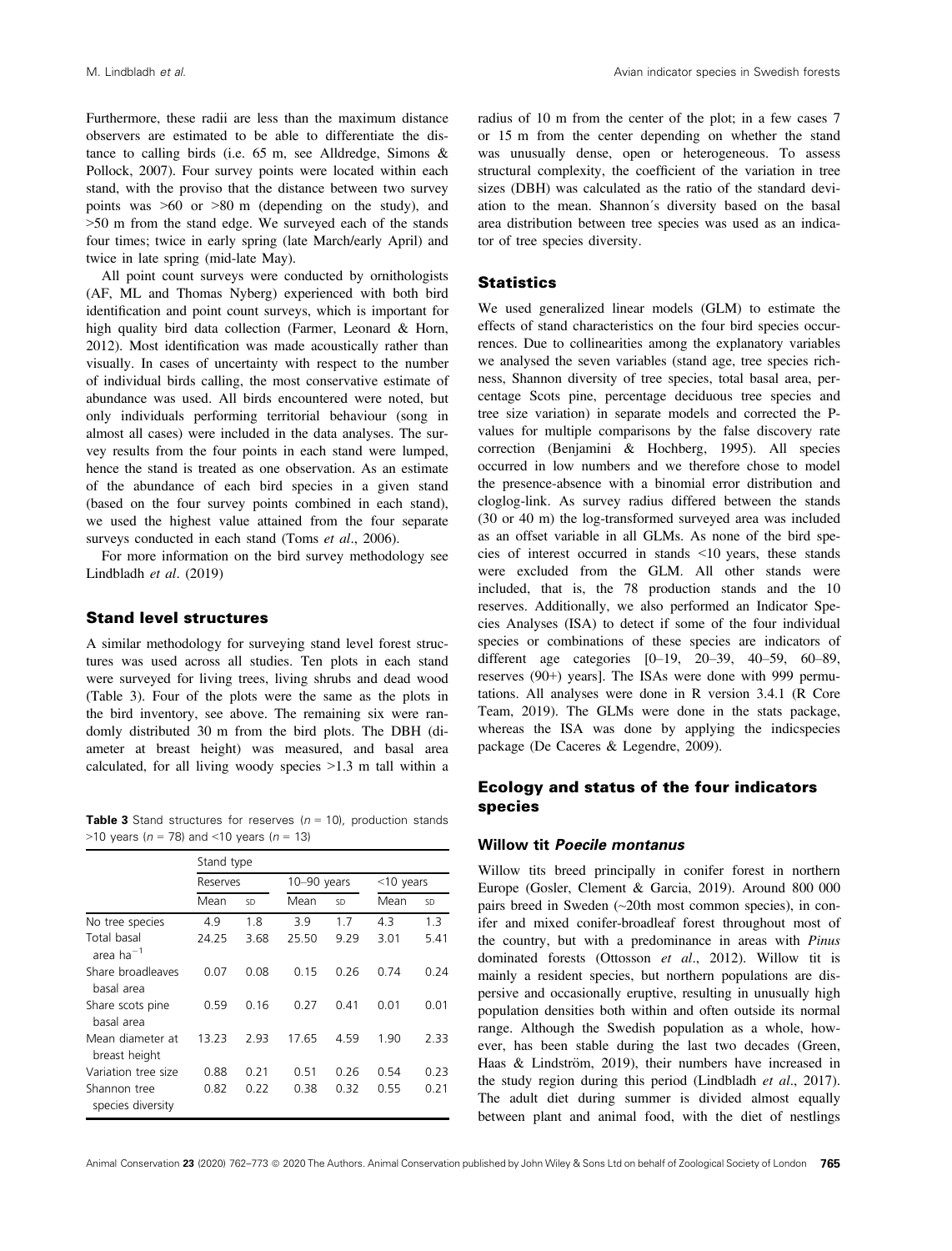reflecting that of the adults (Gosler et al., 2019). Nests are placed in holes or crevices up to three meters from the ground in rotting tree trunks or old stumps, excavated by itself or by other species, for example, woodpeckers. Territory size varies according to habitat, but generally ranges from 5 to 15 ha (Gosler et al., 2019). Some studies have concluded that this species prefers old forests (Solonen & Jokimaki, 2011; Cirule et al., 2017; Gosler et al., 2019), whereas other studies have failed to find such a preference (Virkkala et al., 1994). Additional studies have found that willow tit prefer structurally complex forests (Eggers & Low, 2014) with standing decaying deciduous trees (Vatka et al., 2014), especially in damp habitats (Lewis et al., 2007).

#### Coal tit Periparus ater

Coal tits breed conifer forests, primarily in Picea dominated stands, but also in mixed forest often dominated by Betula and Pinus (Gosler & Clement, 2019a). Although it is a nonmigratory resident species, it does make short-distance altitudinal distributional shifts. About 410 000 pairs breed throughout Sweden, excluded only from the northernmost parts of the country, and primarily occur in conifer (most common in Picea) and mixed forests (Ottosson et al., 2012). For the last two decades the overall population trend in Sweden is stable, as is the case for the study region (Lindbladh et al., 2017; Green et al., 2019). During summer coal tits feed on adult and larval bugs, as well as Picea seeds (Gosler & Clement,  $2019a$ ). The diet of nestlings is similar but with fewer seeds. Nests are placed in hollows or the cavities of tree trunks or old stumps, and include the abandoned holes of rodents and woodpeckers (Gosler & Clement, 2019a). Their territory size is not well studied but is likely to be small, with a radius of approximately 100 m  $(\sim$ 3 ha) in good habitat. Studies of stand structure preferences are relatively scarce, but one study in Scotland indicates that coal tit avoids forests with large variation in canopy cover (Calladine et al., 2017).

#### European crested tit Lophophanes cristatus

Crested tits breed in northern Europe in stands of Pinus and Picea, as well as in conifers in mixed woodlands (Gosler & Clement, 2019b). It is primarily a resident species, but nomadic in winter. Around 400 000 pairs breed in conifer dominated forests and mixed forests throughout Sweden (Ottosson et al., 2012). The population trend is increasing in Sweden on the whole over the last two decades (Green  $et \ al., 2019$ ), but its populations are stable in the study region during the same time period (Lindbladh et al., 2017). Their food during the breeding season mostly consists of small invertebrate adults and larvae, whereas nestling diet consists principally of spiders and some Pinus seeds (Gosler & Clement, 2019b). Nests are placed mostly within 3 m of the ground in the holes of dead or decaying tree trunks, branches or stumps and occasionally in living trees. Territory size is not well known, but their home range (most of which is territory) is 6–11 ha in most of Europe. Studies in Finland and Scotland have found that the species is most abundant in old-growth forests (Virkkala et al., 1994; Summers et al., 1999; Calladine et al., 2017). In some regions it is more common in areas with greater diversity of tree heights, but has a negative association with increased variation in forest density, and with stands with an understory of regenerating trees (Calladine et al., 2017).

#### Eurasian treecreeper Certhia familiaris

Eurasian treecreepers breed in forests and woodlands. According to Harrap (2019) this species generally requires large mature trees with many bark cracks and crevices, for foraging, roosting and nesting. It tends to favor older stands of Picea, but their habitat preferences are complex. 750 000 pairs breed through most of Sweden (Ottosson et al., 2012). The population has increased in Sweden as a whole over the last two decades (Green et al., 2019), but their population size is stable in the study region over the same time period (Lindbladh et al., 2017). Eurasian treecreepers feed on insects and spiders during summer, and also consume Pinus and Picea seeds during winter (Harrap, 2019). Their nests are placed up to 16 m above ground behind a flap of loose bark or in a crevice on a tree trunk (Harrap, 2019). The radii from 30 to 200 m from the nest is the most important spatial scale for forest patch occupancy by the species (Suorsa et al., 2005), which broadly spans the territory size of 10 ha suggested by Kuitunen & Törmälä (1983). A large number of Finnish studies have shown that this species prefers old and large trees in both managed stands and in old-growth forests (Virkkala et al., 1994; Kouki & Vaananen, 2000; Suorsa et al., 2005; Jokimaki & Solonen, 2011).

## **Results**

None of the four indicator species assessed occurred in stands <10 years old, and except for the ISA only results from the 78 production stands  $\geq 10$  years and the 10 reserves are presented. Overall, the four indicators were between the 6th and 13th most common species in terms of abundance in the 78 production stands; treecreeper had the highest abundance and crested tit had the lowest of the indicators (Fig. 1). In the reserves the indicators had between the 3rd and 16th highest abundance of all bird species; treecreeper having the highest abundance, and coal tit having the lowest, of the indicators (Fig. 2). After excluding the 10 reserves and the stands <10 years old, they were encountered in 37% (willow tit), 38% (coal tit), 31% (crested tit) and 44% (treecreeper) of the stands (Fig. 3; Table 4). In total 61 (78%) of the production stands harbored at least one indicator species, whereas all reserves harbored at least one of the indicator species. The youngest stands with crested tit were 38 years of age, whereas the other four species were recorded in stands ≥23 years old. Willow tit and coal tit were recorded in four and two, respectively, of the 10 reserves, whereas the other three species were found in seven of the 10 reserves (Fig. 3; Table 4).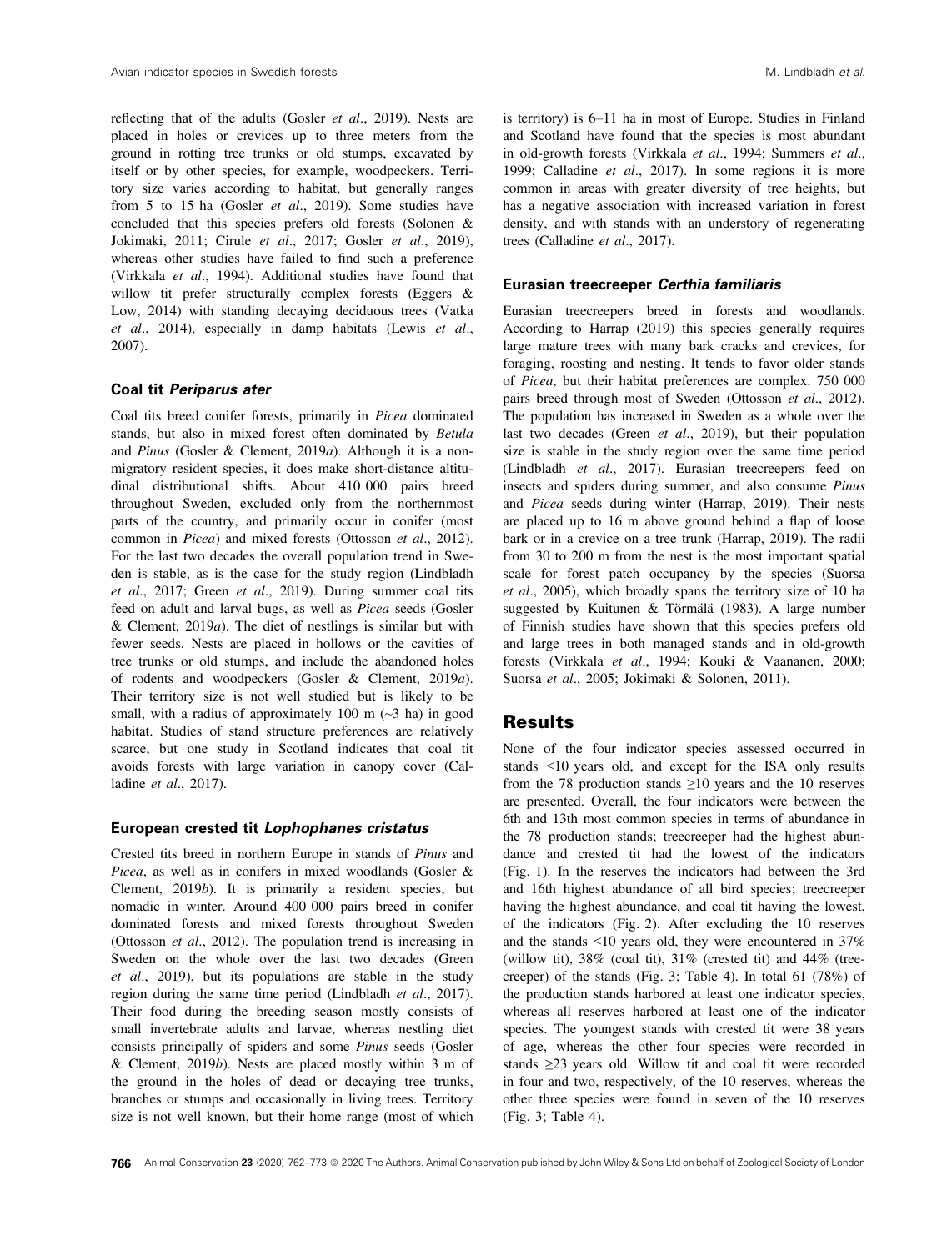

**Figure 1** Average number of individuals per hectare in production stands >10 years old ( $n = 78$ ).

Coal tit was positively associated with the total basal area of the forest, whereas negatively associated with the percentage of Scots pine according to the GLMs (Table 5). There were no statistically significant effects of any variables on the occurrence of the other three bird species. None of the individual species were a significant indicator species according to the ISA for an individual age category but coal tit, treecreeper and willow tit individually indicated the four oldest age categories (20+) together (Table 6). The indicator value (IV; ranging from 0 to 1 with one indicating that the species occurs in all stands of the group and nowhere else) ranged between 0.606 and 0.686 ( $P = 0.002 - 0.016$ ) for these species. Additionally, crested tit individually (IV = 0.635,  $P = 0.003$ ), as well as coal tit and crested tit together  $(IV = 0.433, ...)$  $P = 0.050$ ) indicated the summed three oldest (40+) age classes. Crested tit and treecreeper together indicated the oldest (60+) two age classes (IV = 0.550,  $P = 0.003$ ), whereas the only significant indicator of the oldest age category (90+, reserves) was the common presence of crested tit, treecreeper and willow tit (IV = 0.444,  $P = 0.021$ ).

### **Discussion**

Our study highlights the importance of conducting bird surveys in combination with assessments of the vegetation cover, and the results raise a number of questions regarding the true habitat requirements of the four indicator species with respect to their association with 'older' and 'high natural value' forests. In terms of occurrence, the four indicators were not uncommon in the production stands as they were encountered in 31–44% of the 78 stands. The occurrence rates for the conifer specialists coal tit and crested tit is even higher if only stands with  $>50\%$  conifers were included; 43 and 34%, respectively. Moreover, as only a subset  $(-1.2-$ 2 ha) of each stand was surveyed, these results are conservative with respect to the true occurrence of these species in these production forests.

Regarding forest age, none of the four species had a preference for old stands (Table 5). All species were regularly found exhibiting territorial behavior in stands that were under 60 of age, and except crested tit, even in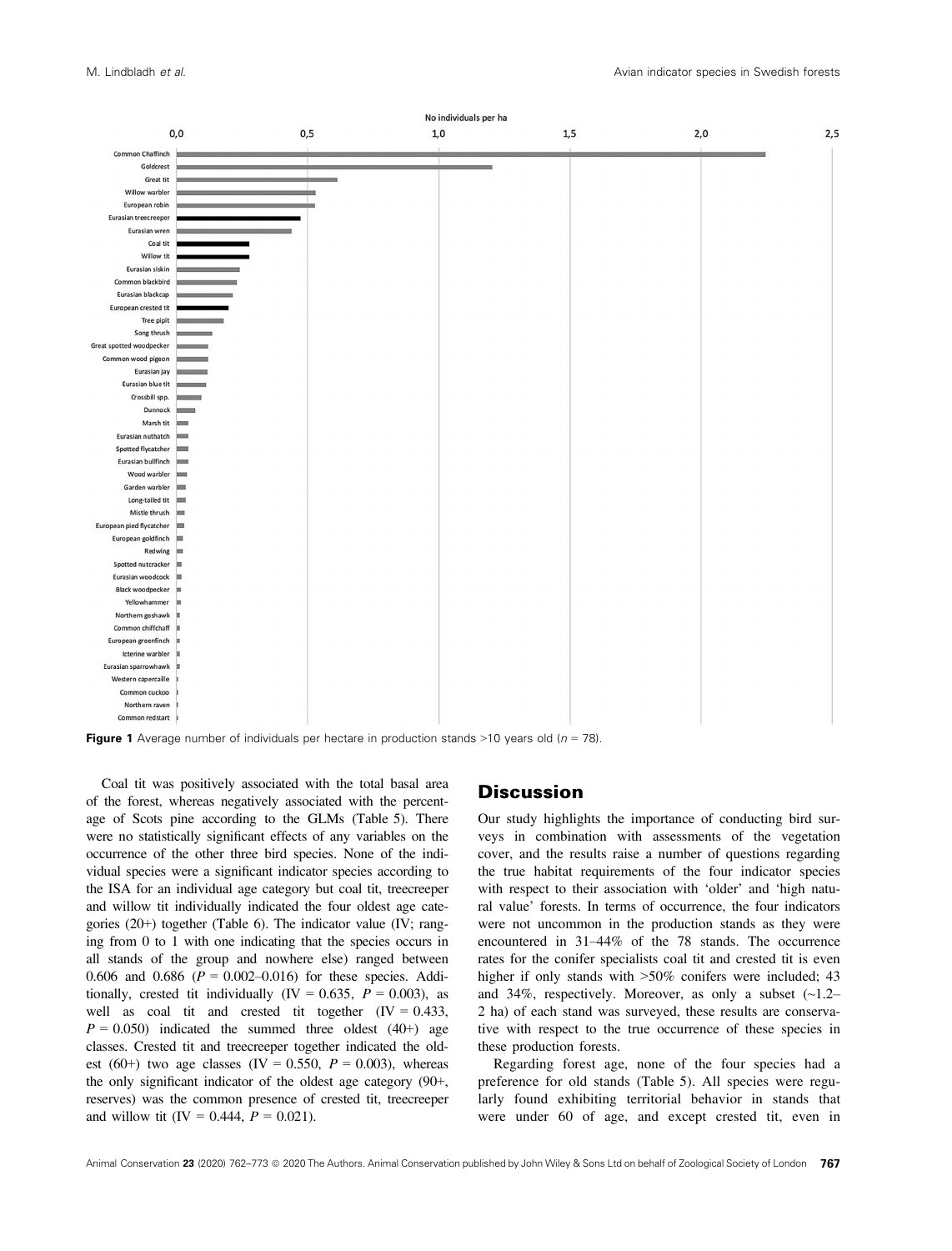

**Figure 2** Average number of individuals per hectare in the reserves ( $n = 10$ ).



Figure 3 Stand ages where, respectively, species showing territorial behaviour occurred. All production stands included but not the reserves.

768 Animal Conservation 23 (2020) 762-773 @ 2020 The Authors. Animal Conservation published by John Wiley & Sons Ltd on behalf of Zoological Society of London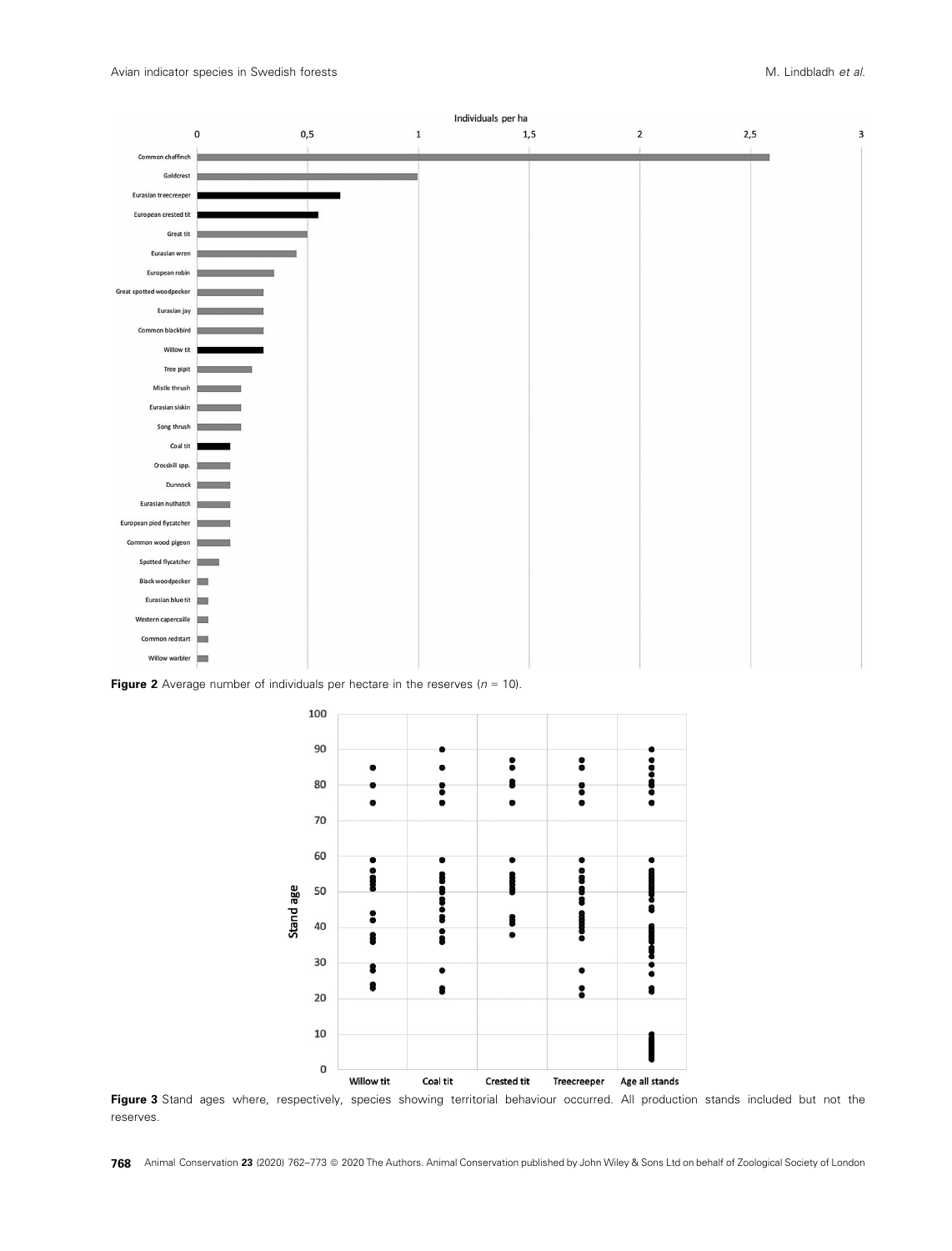| <b>Table 4</b> Number and percentage of stands with occurrence of individual performing territorial behaviour. Only production stands $\geq$ 10 years |  |  |  |  |  |  |
|-------------------------------------------------------------------------------------------------------------------------------------------------------|--|--|--|--|--|--|
| $(n = 78)$ or reserves $(n = 10)$ are included                                                                                                        |  |  |  |  |  |  |

|             | Number of production<br>stands ( $n = 78$ ) | Stand age<br>range | No stands $<$ 40 year | No stands $<$ 60 year | No stands $\geq$ 30%<br>broadleaves | % of reserves<br>$(n = 10)$ |
|-------------|---------------------------------------------|--------------------|-----------------------|-----------------------|-------------------------------------|-----------------------------|
| Willow tit  | 29 (37%)                                    | $23 - 85$          | $8(10\%)$             | 23 (29%)              | 5(6%)                               | 40                          |
| Coal tit    | 30 (38%)                                    | $22 - 90$          | 6(8%)                 | 22 (28%)              | 1 (1%)                              | 20                          |
| Crested tit | 24 (31%)                                    | $38 - 87$          | $(1\%)$               | 15 (19%)              | 2(3%)                               | 70                          |
| Treecreeper | 34 (44%)                                    | $21 - 87$          | 5(6%)                 | 24 (31%)              | 6(8%)                               | 70                          |

Table 5 The generalized linear models estimation of the effects of stand characteristics on the four bird species occurrences

| Variable            | Coefficient | $P$ (adjusted)                                                                                                                                |
|---------------------|-------------|-----------------------------------------------------------------------------------------------------------------------------------------------|
| Stand age           | $-0.013$    | 0.302                                                                                                                                         |
| No of tree species  | 0.132       | 0.353                                                                                                                                         |
|                     |             | 0.695                                                                                                                                         |
| Variation tree size | $-1.216$    | 0.302                                                                                                                                         |
| Total basal area    | 0.085       | 0.007                                                                                                                                         |
| % deciduous trees   | $-0.362$    | 0.781                                                                                                                                         |
| % Scots pine trees  | $-2.349$    | 0.013                                                                                                                                         |
| Stand age           | 0.018       | 0.163                                                                                                                                         |
| No of tree species  | 0.079       | 0.569                                                                                                                                         |
|                     | 0.814       | 0.302                                                                                                                                         |
| Variation tree size | 0.596       | 0.476                                                                                                                                         |
| Total basal area    | $-0.035$    | 0.302                                                                                                                                         |
| % deciduous trees   | $-1.636$    | 0.388                                                                                                                                         |
| % Scots pine trees  | 0.915       | 0.196                                                                                                                                         |
| Stand age           | 0.003       | 0.758                                                                                                                                         |
| No of tree species  | 0.131       | 0.322                                                                                                                                         |
|                     | 0.935       | 0.222                                                                                                                                         |
| Variation tree size | $-0.004$    | 0.994                                                                                                                                         |
| Total basal area    | 0.036       | 0.222                                                                                                                                         |
| % deciduous trees   | 1.527       | 0.084                                                                                                                                         |
| % Scots pine trees  | $-1.082$    | 0.133                                                                                                                                         |
| Stand age           | $-0.01$     | 0.396                                                                                                                                         |
| No of tree species  | 0.132       | 0.353                                                                                                                                         |
|                     | 0.43        | 0.569                                                                                                                                         |
| Variation tree size | $-0.134$    | 0.877                                                                                                                                         |
| Total basal area    | 0.037       | 0.222                                                                                                                                         |
| % deciduous trees   | 0.722       | 0.489                                                                                                                                         |
| % Scots pine trees  | $-0.851$    | 0.302                                                                                                                                         |
|                     |             | Shannon tree species diversity $-0.338$<br>Shannon tree species diversity<br>Shannon tree species diversity<br>Shannon tree species diversity |

stands <40 years of age (Fig. 3; Table 4). This is much younger than the 120-year threshold for 'older forest' defined in the government's environmental goals (sverigesmiljomal.se). The government's assessment of developments in the availability of valuable forest habitat is based on the presence of the 16 indicator species during the SBS's annual inventories from 716 routes across the country (Green et al., 2019). In the assessment, all of the 16 indicators are treated equally. This means that the individual population trends of each of the four common indicator species in this study have the same influence on outcomes and their interpretation as the rarer species. Because of this conclusion, stemming from such

| Table 6 Results from the species indicator analysis. The age      |  |  |  |  |
|-------------------------------------------------------------------|--|--|--|--|
| categories are 0-19, 20-39, 40-59, 60-89 and reserves (90+) years |  |  |  |  |

| Stand age  | No of age  |                                          | Indicator |         |
|------------|------------|------------------------------------------|-----------|---------|
| categories | categories | Indicator species                        | value     | P-value |
| $20+$      | 4          | Treecreeper                              | 0.686     | 0.002   |
| $20+$      | 4          | $C$ oal tit                              | 0.606     | 0.014   |
| $20+$      | 4          | Willow tit                               | 0.616     | 0.016   |
| $40+$      | 3          | Crested tit                              | 0.635     | 0.003   |
| $40+$      | 3          | Crested tit &<br>coal tit                | 0.433     | 0.050   |
| $60+$      | 2          | Crested tit &<br>treecreeper             | 0.550     | 0.003   |
| Reserves   |            | Crested tit, treecreeper &<br>willow tit | 0.444     | 0.021   |

assessments may not be reliable, if used to infer changes in the availability of valuable forest habitat.

None of the four species were significant indicators of an individual stand age category (Table 6). However, in practical conservation indicator species are typically designed to be used in combination. The indicator test showed that crested tit in combination with treecreeper do indicate the oldest production stand age category (60–89 years). Although interesting, this result is probably of limited value, as this age range does not represent an old forest from a biological or conservation perspective. Of more interest is that if these two species occur together with willow tit, this seems to indicate the older reserves in our study. This result may prove useful during the selection of reserves or setasides.

The four indicator species are also suggested to indicate high natural values, values that were not common in most of the 74 production stands according to our stand structure inventory (Table 3). In addition, the four indicators do not seem to have a preference for the stands that actually had a higher availability of structures known to be important for forests biodiversity, for example, tree species diversity or variation in tree sizes (Lindenmayer & Franklin, 2002) (Table 5). Even if the four birds apparently do not require old-growth forests, it is somewhat surprising that they were not associated with any of these structures, and that many individuals included as part of their territory intensively managed production stands; an environment often considered to be depauperate habitat for these supposed habitat specialists (Nilsson, 1979; Rosenvald et al., 2011; Eggers & Low, 2014).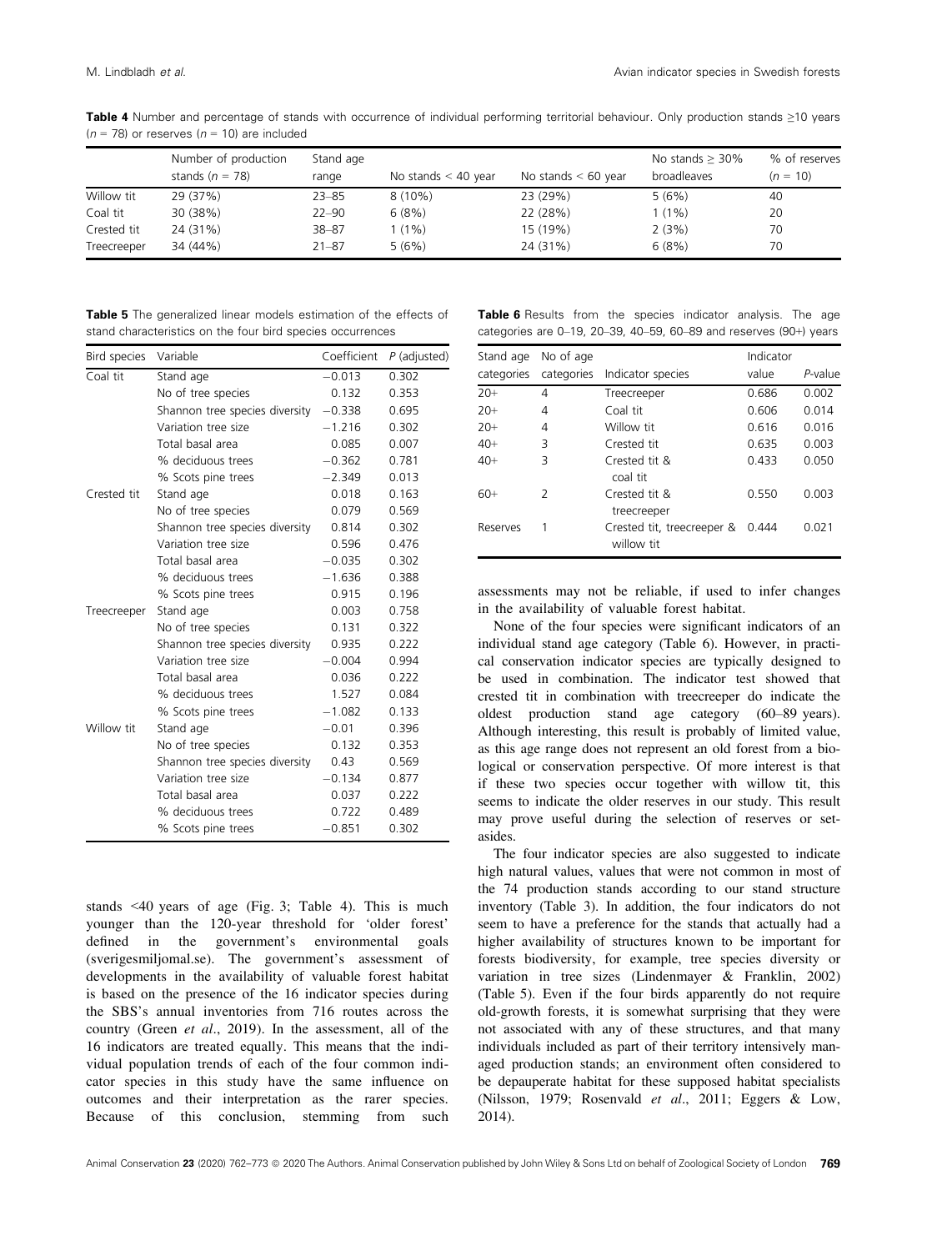Although there are many factors in the environment that affect a species choice of breeding habitat, the availability of suitable nesting substrate is essential (Vatka et al., 2014). According to del Hoyo et al.  $(2017)$  the three tit species assessed in our study prefer to nest in holes in dead or decaying tree trunks. In a study of crested tit in a native Pinus forest in Scotland, almost all (33 of 36) nests were located in dead trees or stumps (Denny & Summers, 1996), and a study by Vatka et al. (2014) showed the importance of standing decaying trees as nest sites for willow tit. Our study may indicate that these species have less narrow nesting habitat preferences than indicated in the literature. Perhaps these species are able to use the stumps provided after clear-cutting or thinning (common in Swedish production forests), or the snags (high-stumps) that are created according to certification requirements (Gustafsson & Perhans, 2010). Unfortunately, not all the stands included in our study were surveyed for dead wood, and as such the availability of these structures were not included in the analyses. Nevertheless, for those stands in which dead wood was surveyed, only low volumes of these structures were found. In the 40 production stands assessed in Lindbladh et al. (2019), the average total dead wood volume was 4.9 m<sup>3</sup> ha<sup>-1</sup>, of which only 1.4 m<sup>3</sup> ha<sup>-1</sup> consisted of standing dead wood: For A. Felton, P.-O. Hedwall, E. Holmström, R. Trubins, J. Lagerstedt, and M. Lindbladh (in prep), the average volume of dead wood was  $3.2 \text{ m}^3 \text{ ha}^{-1}$ . These values are far lower than in Europe's natural forests (Müller  $\&$  Bütler, 2010), and even lower than southern Sweden's averages of  $7.5 \text{ m}^3 \text{ ha}^{-1}$   $(3.4 \text{ m}^3 \text{ ha}^{-1}$  standing dead) found in non-formally protected productive forest lands (Jonsson et al., 2016). This indicates that large volumes of dead wood may not be crucial determinants of breeding habitat by these bird species.

Altogether, the result may tentatively be used to infer that the four indicator species, perhaps except crested tit, have broader habitat associations than was understood at the time they were chosen to be indicators of older and higher natural value forests. Our results are therefore consistent with at least some other studies that have concluded that three of these species do not require old-growth forests as habitat, namely crested tit (Summers, 2007), willow tit (Virkkala et al., 1994; Vatka et al., 2014) and coal tit (Patterson, Ollason & Doyle, 1995).

We have in detail only analyzed the four most common of the 16 indicators according to the government's environmental assessment. Of the additional indicator species in the region (Table 1); march tit Poecile palustris and bullfinch Pyrrhula pyrrhula were found in four stands each in our study, and long-tailed tit Aegithalos caudatus was recorded in two. Although our results do not confirm the suitability of these three species as indicators, their rarity within intensively managed production stands is more consistent with their status as indicators of old and high value natural forests. Notably, none of these three species, nor any of the additional indicator species (Table 1), were recorded in the 10 reserves (Fig. 2). This may reflect the fact that several of the reserves included in this study lacked some old-growth

forest characteristics (see Lindbladh et al., 2019). However, the outcome may also reflect the difficulties involved in finding bird species indicative of high natural values in this region. The resultant circumstances are one in which relatively abundant indicator species are being used which occur from intensively managed production forests to protected forest areas, whereas other less common indicator taxa were rare or absent in both.

It's important to clarify what may or may not be concluded from our results. First, our study is confined to southern Sweden, and our results should not be extrapolated to other parts of the country. Notably, however, a study based on data from SBS from boreal forests both with and without high natural values, had outcomes that were consistent with our results (Green, 2019). Green found that the four indicator species were similarly abundant, or more abundant, in forest areas located outside of forests with high natural values. Second, even though many individuals of the four species assessed showed territorial behavior in relatively young production stands, we do not know their absolute or relative breeding success in these habitats. Specifically, it remains unknown whether the habitat provided by intensively managed production stands are acting as population sources or sinks for these bird species (Pulliam, 1988). Evaluations of their nesting success in production forests relative to old growth natural forest stands is an important task for future studies. However, irrespective of whether production forest stands are acting as population sources or sinks, questions can nevertheless be raised regarding the suitability of continuing to use these species to indicate high conservation value forests.

### Conclusions

Few studies have systematically surveyed bird populations in Sweden's production forest stands (but see our previous studies and Forslund, 2003), and the results from this study provide important new information regarding the most common terrestrial habitat category in Sweden, production forest stands. Because of the frequency with which these indicator taxa were encountered within these stands (almost 80% of production stands included at least one of the four indicator species), this raises important questions regarding the suitability of these species as indictors of forests of high conservational value. In order for the indicator species concept to function and be credible, the likelihood that the species occurs in habitats other than those to be indicated, has to be low (Lindenmayer & Likens, 2011) – something that is not the case with these four species. An important question can then be raised as to how the population trends of these four indicator species should be interpreted with respect to conservation efforts in production forests. If the four indicator species evaluated in this study have broader habitat requirements than previously inferred, then this challenges their suitability as indicators of older and high value forests. If, however, the production stands are acting as population sinks for these species, and successful breeding primarily takes place in old or high natural value forest, then positive trends in their abundance may in fact be indicative of positive trends in forest habitat availability. In either regard their regular exhibition of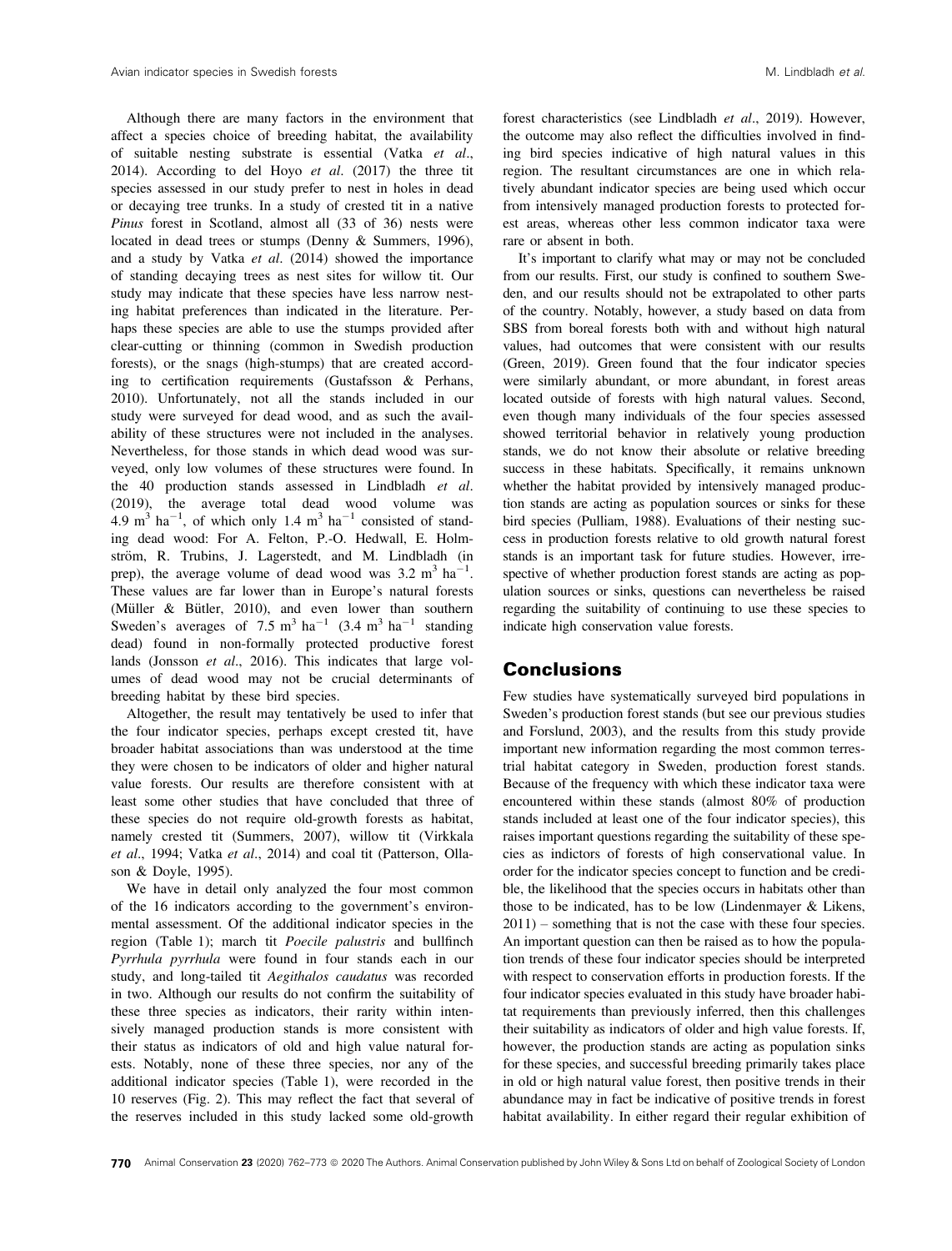territorial behaviour in structurally simplified, largely homogenous production forest stands of <60 years, limits what can be concluded about the quality of forest habitat from their occurrence, and thus limits their potential use as indicators. Our results therefore raise important questions about how informative the population trends of these species may be in regards to ongoing development in the availability of these specific forest habitat types.

# Acknowledgements

We are grateful to the many forest owners for letting us use their forests. We are also grateful to Thomas Nyberg and Alessandra Salvalaggio for invaluable field assistance, and to Åke Lindström for valuable comments on the paper. The study was funded by Stiftelsen Oscar och Lili Lamms minne, The Crafoord Foundation, Onnesjö stiftelsen, Stiftelsen Skogssällskapet, FORMAS and Södras forskningsstiftelse.

### References

- Ahti, T., Hamet-Ahti, L. & Jalas, J. (1968). Vegetation zones and their sections in northwestern europe. Ann. Bot. Fenn.5, 168.
- Alldredge, M.W., Simons, T.R. & Pollock, K.H. (2007). A field evaluation of distance measurement error in auditory avian point count surveys. J. Wildl. Mgmt.71, 2759–2766.

Andersson, C., Andersson, E. & Eriksson, A. (2018). Indikatorer för miljökvalitetsmålet levande skogar – dnr 2016/660. Jönköping: Skogsstyrelsen.

- Andersson, C., Andersson, E., Blomqvist, S., Eriksson, A., Eriksson, H., Karlsson, S. & Roberge, J.-M. (2019). Fördjupad utvärdering av levande skogar 2019. Rapport 2019/2, Skogsstyrelsen.
- Benjamini, Y. & Hochberg, Y. (1995). Controlling the false discovery rate – a practical and powerful approach to multiple testing. J. Roy. Stat. Soc. B57, 289–300.
- Bibby, C.J., Burgess, N.D. & Hill, D.A. (2000). Bird census techniques. London: Academic Press.
- Brockerhoff, E.G., Barbaro, L., Castagneyrol, B., Forrester, D.I., Gardiner, B., González-Olabarria, J.R., Lyver, P.O.B., Meurisse, N., Oxbrough, A., Taki, H., Thompson, I.D., van derPlas, F. & Jactel, H. (2017). Forest biodiversity, ecosystem functioning and the provision of ecosystem services. Biodivers. Conserv.26, 3005-3035.

Calladine, J., Jarrett, D., Wilson, M. & Edwards, C. (2017). Stand structure and breeding birds in managed scots pine forests: some likely long-term implications for continuous cover forestry. Forest Ecol. Manag.397, 174–184.

Cirule, D., Krama, T., Krams, R., Elferts, D., Kaasik, A., Rantala, M.J., Mierauskas, P., Luoto, S. & Krams, I.A. (2017). Habitat quality affects stress responses and survival in a bird wintering under extremely low ambient temperatures. Sci. Nat.104. [https://doi.org/10.1007/s00114-](https://doi.org/10.1007/s00114-017-1519-8) [017-1519-8.](https://doi.org/10.1007/s00114-017-1519-8)

- De Caceres, M. & Legendre, P. (2009). Associations between species and groups of sites: indices and statistical inference. Ecology90, 3566–3574.
- Denny, R.E. & Summers, R.W. (1996). Nest site selection, management and breeding success of crested tits parus cristatus at abernethy forest, strathspey. Bird Study 43, 371.
- Diaz, S., Settle, J., Brondizio, E., Ngo, H., Guèze, M., Agard, J., Arneth, A., Balvanera, P., Ichii, K., Liu, J., Subrmanian, S., Midgley, G., Miloslavich, P., Molnár, Z., Obura, D., Pfaff, A., Polasky, S., Purvis, A., Razzaque, J., Reyers, B., Chowdhury, R., Shin, Y., Visseren-Hamakers, I., Wilis, K. & Zayas, C. (2019). The global assessment report on biodiversity and ecosystem services. Intergovernmental Science-Policy Platform on Biodiversity and Ecosystem Services (IPBES) – bit.ly/IPBESReport.
- Drever, M.C., Aitken, K.E.H., Norris, A.R. & Martin, K. (2008). Woodpeckers as reliable indicators of bird richness, forest health and harvest. Biol. Conserv.141, 624–634.
- Eggers, S. & Low, M. (2014). Differential demographic responses of sympatric parids to vegetation management in boreal forest. Forest Ecol. Manag.319, 169–175.
- Ekenstedt, J. & Olsson-Cipi, M. (2008). Ekoparksplan rautiorova: Sveaskog. Piteå: Sveaskog.
- Farmer, R.G., Leonard, M.L. & Horn, A.G. (2012). Observer effects and avian-call-count survey quality: rare-species biases and overconfidence. Auk129, 76.
- Forslund, M. (2003). Fågelfaunan i olika skogsmiljöer en studie på beståndsnivå. Skogsstyrelsen rapport 2/2003.
- FSC. (2010). Swedish FSC standard for forest certification including SLIMF indicators. Uppsala: Forest Stewardship Council.
- Gosler, A. & Clement, P. (2019a). Coal tit (Periparus ater). In Handbook of the birds of the world alive. delHoyo, J., Elliott, A., Sargatal, J., Christie, D.A. & deJuana, E. (Eds.). Barcelona: Lynx Edicions. Available at [https://www.Hbw.](https://www.Hbw.Com/node/59874) [Com/node/59874](https://www.Hbw.Com/node/59874)
- Gosler, A. & Clement, P. (2019b). Crested tit (Lophophanes cristatus). In Handbook of the birds of the world alive. delHoyo, J., Elliott, A., Sargatal, J., Christie, D.A. & deJuana, E. (Eds.). Barcelona: Lynx Edicions. Available at <https://www.Hbw.Com/node/59878>
- Gosler, A., Clement, P. & Garcia, E.F.J. (2019). Willow tit (Poecile montanus). In Handbook of the birds of the world alive. delHoyo, J., Elliott, A., Sargatal, J., Christie, D.A. & deJuana, E. (Eds.). Barcelona: Lynx Edicions. Available at <https://www.Hbw.Com/node/59860>
- Green, M. (2019). Fåglar på standardrutter i och utanför skogliga värdetrakter. Lund: Svensk Fågeltaxering, Biologiska institutionen, Lunds Universitet.
- Green, M., Haas, F. & Lindström, A. (2019). Monitoring population changes of birds in Sweden. Annual report for 2018: Department of Biology, Lund University. [In Swedish with English summary].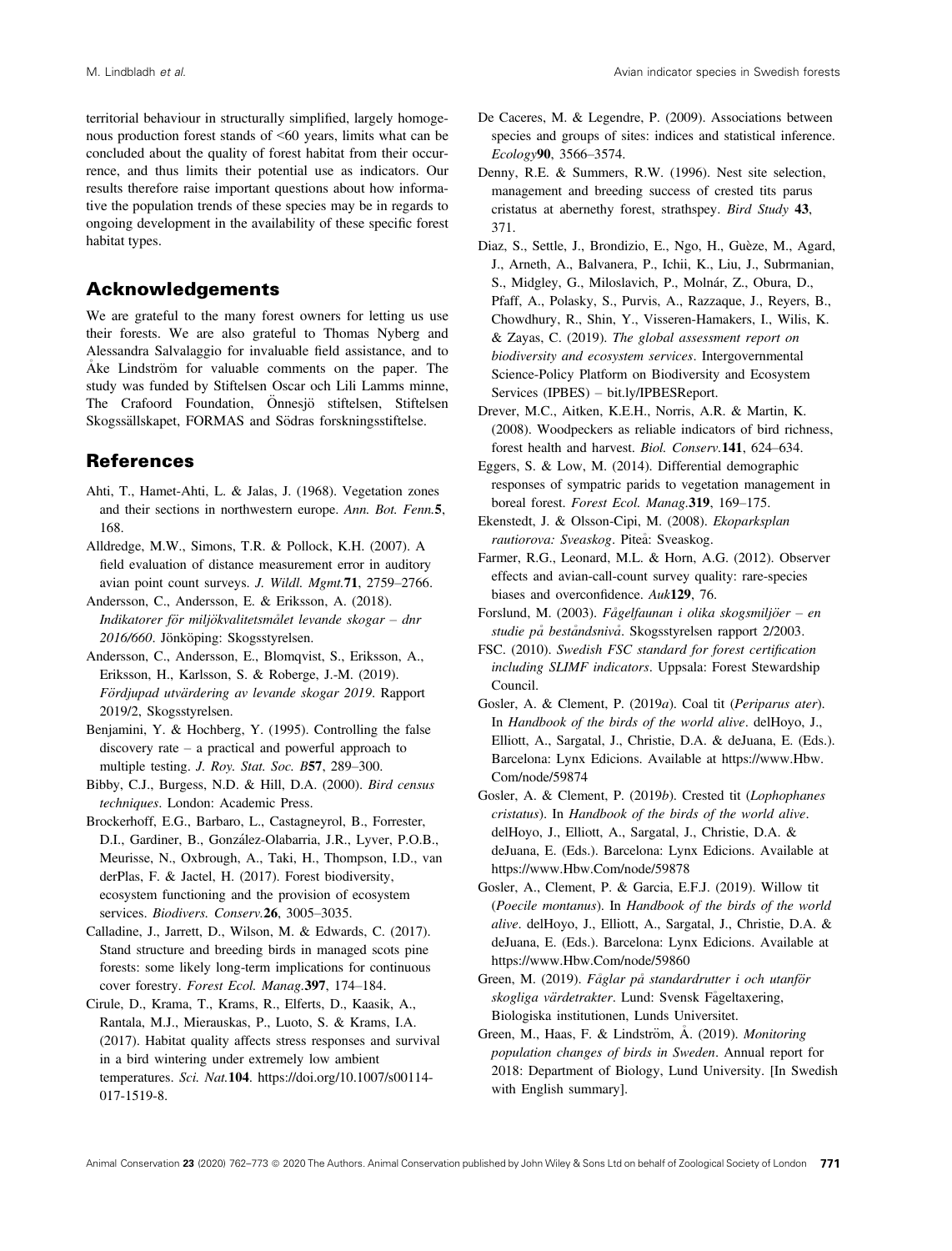Gustafsson, L. & Perhans, K. (2010). Biodiversity conservation in Swedish forests: Ways forward for a 30 year-old multi-scaled approach. Ambio39, 546–554.

Harrap, S. (2019). Eurasian treecreeper (Certhia familiaris). In Handbook of the birds of the world alive. . delHoyo, J., Elliott, A., Sargatal, J., Christie, D.A. & deJuana, E. (Eds.). Barcelona: Lynx Edicions. Available at [http://www.Hbw.](http://www.Hbw.Com/) [Com/](http://www.Hbw.Com/)

Hofgaard, A. (1993). Structure and regeneration patterns in a virgin Picea abies forest in northern Sweden. J. Veg. Sci.4, 601.

delHoyo, J., Elliott, A., Sargatal, J., Christie, D.A. & deJuana, E. (Eds.) (2017). Handbook of the birds of the world alive. Barcelona: Lynx Edicions. Available at [http://www.Hbw.](http://www.Hbw.Com/) [Com/](http://www.Hbw.Com/)

Jansson, G. (1998). Guild indicator species on a landscape scale – an example with four avian habitat specialists. Ornis Fennica75, 119.

Johansson, T., Hjältén, J., deJong, J. & vonStedingk, H. (2013). Environmental considerations from legislation and certification in managed forest stands: a review of their importance for biodiversity. Forest Ecol. Manag.303, 98– 112.

Jokimaki, J. & Solonen, T. (2011). Habitat associations of old forest bird species in managed boreal forests characterized by forest inventory data. Ornis Fennica88, 57.

Jonsson, B.G., Ekström, M., Esseen, P.-A., Grafström, A., Ståhl, G. & Westerlund, B. (2016). Dead wood availability in managed Swedish forests – policy outcomes and implications for biodiversity. Forest Ecol. Manag.376, 174– 182.

Kouki, J. & Vaananen, A. (2000). Impoverishment of resident old-growth forest bird assemblages along an isolation gradient of protected areas in eastern Finland. Ornis Fennica77, 145.

Kuitunen, M. & Törmälä, T. (1983). The food of treecreeper Certhia f. familiaris nestlings in southern Finland. Ornis Fennica60, 42.

Kuuluvainen, T., Maki, J., Karjalainen, L. & Lehtonen, H. (2002). Tree age distributions in old-growth forest sites in Vienansalo wilderness, eastern Fennoscandia. Silva Fenn.36, 169.

Landres, P.B., Verner, J. & Thomas, J.W. (1988). Ecological uses of vertebrate indicator species – a critique. Conserv. Biol.2, 316–328.

Lewis, A.J.G., Amar, A., Cordi-Piec, D. & Thewlis, R.M. (2007). Factors influencing willow tit poecile montanus site occupancy: a comparison of abandoned and occupied woods. The Ibis149, 205–213.

Lindbladh, M., Hultberg, T., Widerberg, M.K. & Felton, A. (2011). Halland's forests during the last 300 years: a review of Malmström (1939). Scand. J. Forest Res.26, 81-90.

Lindbladh, M., Axelsson, A.-L., Hultberg, T., Brunet, J. & Felton, A.  $(2014a)$ . From broadleaves to spruce – the borealization of southern Sweden. Scand. J. Forest Res.29, 686–696.

Lindbladh, M., Hedwall, P.-O., Wallin, I., Felton, A., Böhlenius, H. & Felton, A. (2014b). Short-rotation bioenergy stands as an alternative to spruce plantations: implications for bird biodiversity. Silva Fenn48. [https://doi.](https://doi.org/10.14214/sf.1135) [org/10.14214/sf.1135.](https://doi.org/10.14214/sf.1135)

Lindbladh, M., Lindstrom, A., Hedwall, P.O. & Felton, A. (2017). Avian diversity in Norway spruce production forests – how variation in structure and composition reveals pathways for improving habitat quality. For. Ecol. Manag.397, 48–56.

Lindbladh, M., Petersson, L., Hedwall, P.O., Holmström, E. & Felton, A. (2019). Consequences for bird diversity from a decrease in a foundation species – replacing scots pine stands with Norway spruce in southern Sweden. Reg. Environ. Change19, 1429–1440.

Lindenmayer, B.D. & Franklin, J.F. (2002). Conserving forest biodiversity: a comprehensive multiscaled approach. Washington: Island Press.

Lindenmayer, D.B. & Likens, G.E. (2011). Direct measurement versus surrogate indicator species for evaluating environmental change and biodiversity loss. Ecosystems14, 47–59.

Mikusinski, G., Gromadzki, M. & Chylarecki, P. (2001). Woodpeckers as indicators of forest bird diversity. Conserv. Biol.15, 208–217.

Müller, J. & Bütler, R. (2010). A review of habitat thresholds for dead wood: a baseline for management recommendations in European forests. Eur. J. Forest Res.129, 981–992.

Nilsson, S.G. (1979). Effect of forest management on the breeding bird community in southern Sweden. Biol. Conserv.16, 135–143.

Nilsson, P., Roberge, C., Fridman, J. & Wulff, S. (2019). Forest statistics 2019. Umeå: Swedish University of Agricultural Sciences.

Ottosson, U., Ottvall, R., Elmberg, J., Green, M., Gustafsson, R., Haas, F., Holmqvist, N., Lindström, Å., Nilsson, L., Svensson, M., Svensson, S. & Tjernberg, M. (2012). Fåglarna i sverige – antal och förekomst. Halmstad: SOF.

Ottvall, R., Green, M. & Lindström, A. (2006). Häckande fåglar som rus-indikatorer för biologisk mångfald. Jönköping: Länsstyrelsen i Jönköpings län.

Patterson, I.J., Ollason, J.G. & Doyle, P. (1995). Bird populations in upland spruce plantations in northern Britain. Forest Ecol. Manag.79, 107–131.

Pulliam, H.R. (1988). Sources, sinks, and population regulation. Am. Nat.132, 652–661.

R Core Team. (2019). R: a language and environment for statistical computing. Vienna: R Foundation for Statistical Computing.

Ram, D., Axelsson, A.-L., Green, M., Smith, H.G. & Lindström, A. (2017). What drives current population trends in forest birds–forest quantity, quality or climate? A large-scale analysis from northern Europe. Forest Ecol. Manag. 385, 177-188.

Roberge, J.M. & Angelstam, P. (2006). Indicator species among resident forest birds – a cross-regional evaluation in northern Europe. Biol. Cons.130, 134–147.